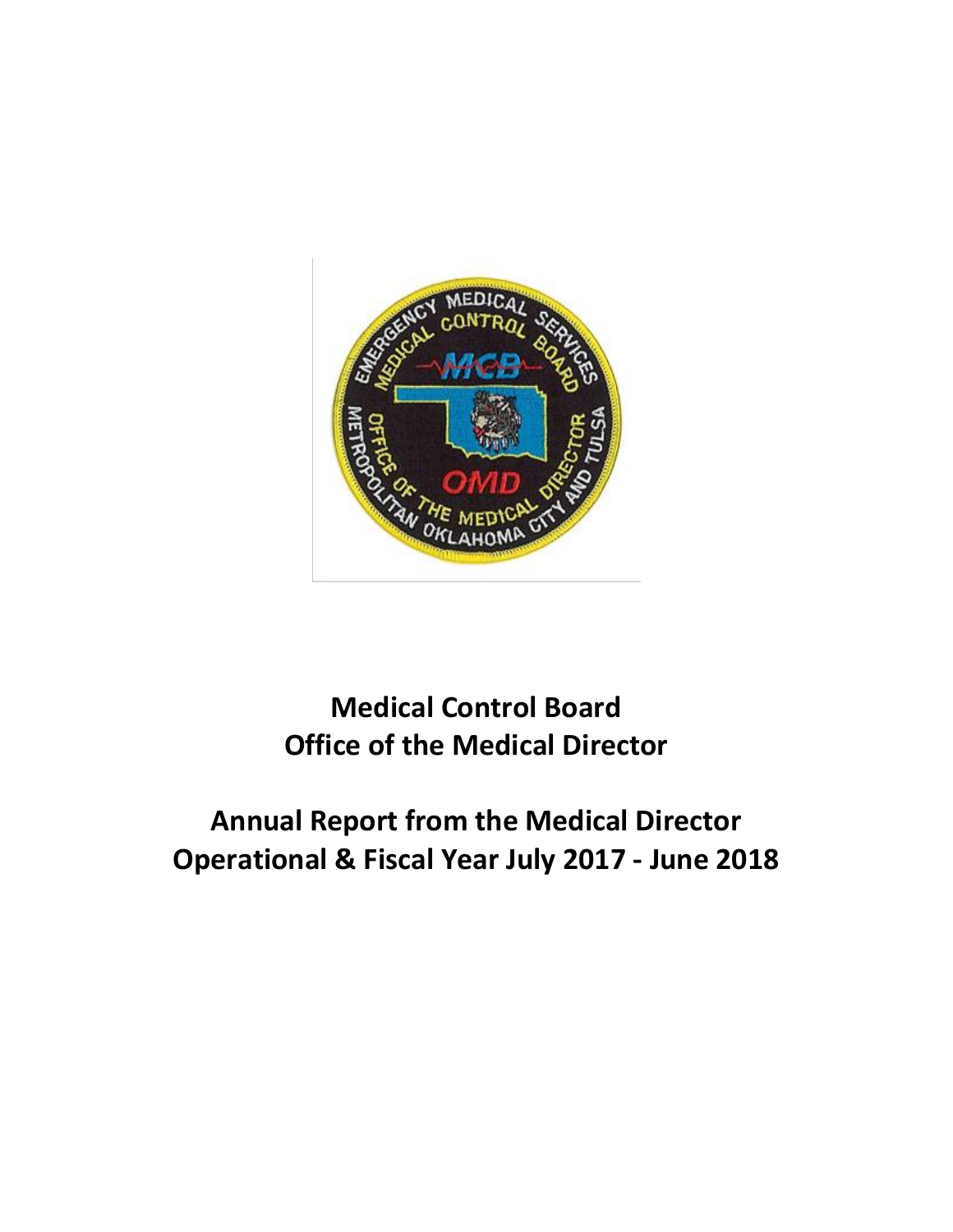#### **Report Structure**

Continuing with this year's Medical Control Board/Office of the Medical Director (MCB/OMD) Annual Report, based upon feedback from key government and EMS system leaders in metropolitan Oklahoma City and Tulsa, the content is structured for efficient and purposeful review of key activities accomplished by MCB physicians, the Medical Director(s), and OMD professionals.

#### **Medical Oversight Design**

The **Medical Control Board** is established by the Emergency Physician Foundations of Oklahoma City (Western Division) and Tulsa (Eastern Division). The Medical Control Board is comprised of eleven physicians devoting volunteer service to the patients served by the EMS system for metropolitan Oklahoma City and Tulsa and to the dedicated men and women rendering emergency medical care as an Emergency Medical Dispatcher, Emergency Medical Technician (EMT), EMT-Intermediate, Advanced EMT, or Paramedic. By design, emergency physicians constitute all positions on the MCB with the exception of one position designated to be filled by another physician medical specialist. The emergency physicians most typically represent the busiest emergency departments in the areas served by the EMS system. The following physicians served on the MCB during this operational and fiscal year:

*Michael Smith, MD, FACEP* – St. John Medical Center (Tulsa) Chair *Chad Borin, DO, FACOEP* – St. Anthony Hospital (Oklahoma City) Vice Chair *David Smith, MD* – Integris Baptist Medical Center (Oklahoma City) **Secretary** *Roxie M. Albrecht, MD, FACS, FCCM* – Trauma Surgery/Surgery Critical Care (Oklahoma City) *Russell Anderson, DO*– Hillcrest Hospital South (Tulsa) *Mark Blubaugh, DO, FACOEP* – Oklahoma State University Medical Center (Tulsa) *Brandon Boke, MD, FACEP* – University of Oklahoma Medical Center (Oklahoma City) *Barrett T. Bradt, MD* – Saint Francis Hospital (Tulsa) *Jeffrey D. Dixon, MD, FACEP* – Hillcrest Medical Center (Tulsa) *John Nalagan, MD, FACEP* – Mercy Hospital (Oklahoma City) *Keri Smith, DO* – Integris Southwest Medical Center (Oklahoma City)

The MCB meets bimonthly to review a report from the President of the Emergency Medical Services Authority, a report from the Medical Director(s), standard of medical care advancements and/or revisions endorsed by the Medical Director(s), financial statements of the MCB/OMD, and new business brought before the MCB by any interested party.

The **Medical Director** is the day-to-day recognized clinical authority in the EMS system, serving as such between times the MCB is meeting. *Jeffrey M. Goodloe, MD, NRP, FACEP, FAEMS* is the Medical Director for all agencies receiving medical oversight from the MCB/OMD.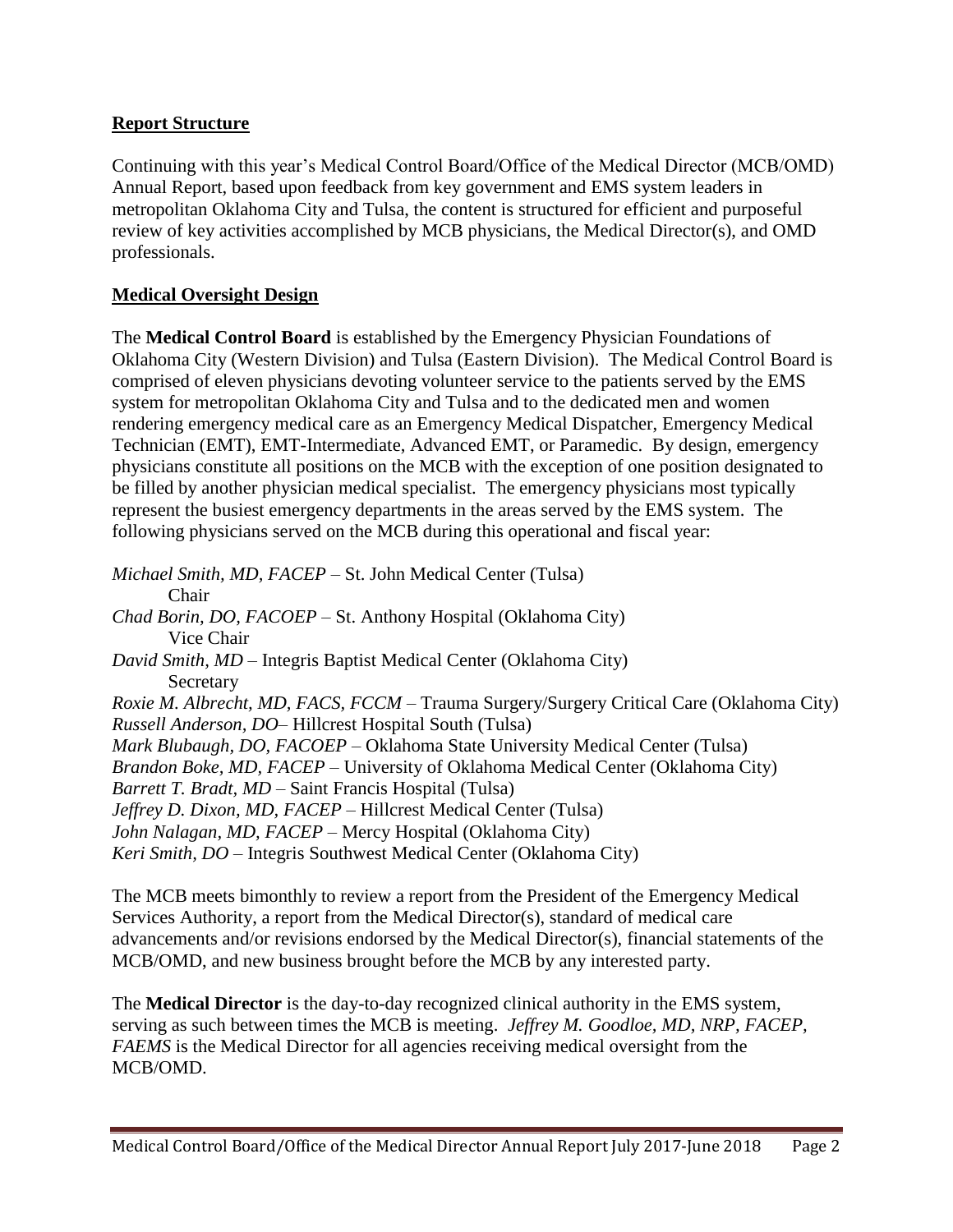Beginning July 1, 2009, the MCB contracted with the Department of Emergency Medicine at the University of Oklahoma's School of Community Medicine for physician medical director services. Substantial benefits to the EMS system and its patients are achieved through this arrangement, bringing research and educational capabilities from the University of Oklahoma, its emergency medicine residency program, and its collegial network of medical professionals.

This year is Dr. Goodloe's ninth year as Medical Director for the MCB/OMD. For familiarization purposes, his biography can be found at the MCB/OMD website, okctulomd.com.

The **Office of the Medical Director** is comprised of the following professionals:

*Jeffrey M. Goodloe, MD, NRP, FACEP, FAEMS* – Medical Director *Curtis L. Knoles, MD, FAAP* – Assistant Medical Director *David S. Howerton, NRP* – Director of Clinical Affairs Western Division (Oklahoma City) *Duffy McAnallen, NRP* – Director of Clinical Affairs Eastern Division (Tulsa) *Matt Cox, NRP* – Director of Critical Care Analytics *Jamil Rahman* – Director of Health Information Systems *Jennifer Jones* – Executive Assistant to the Medical Director

OMD professionals work daily to assist public safety agencies charged with emergency medical services responsibilities to fulfill those according to the clinical care standards established by the MCB. Medical outcomes determinations, individual medical care review, personnel education, personnel credentialing, equipment/vehicle performance review and inspection are just some of the myriad activities performed in support of excellence in pre-hospital emergency medical care.

All OMD directors are particularly experienced and gifted clinicians and administrative leaders, guided by admirable work ethic. Each has served this and other EMS systems in a multitude of responsibilities, beginning with field service and progressing to their current oversight duties.

## **Philosophy of Medical Oversight**

The provision of emergency medical services is more than public safety in metropolitan Oklahoma City and Tulsa; it is a practice of medicine delegated by the MCB's Medical Director to over 4,000 non-physician EMS professionals serving over 1.5 million residents, workers, and visitors of the affiliated cities.

Just as an individual has right to access an educated, qualified, and credentialed physician providing progressive medical care in times of illness or injury, it is incumbent the EMS system serving metropolitan Oklahoma City and Tulsa provide educated, qualified, and credentialed EMS professionals authorized to deliver the finest pre-hospital medical care available. When an individual in this service area experiences sudden, unexpected medical symptoms from relatively benign, though concerning pain, to the extreme severity of cardiopulmonary arrest, he or she can rest assured individuals answering the call for help will be trained and prepared to address the medical situation at hand. This cannot happen without up-to-date, progressive medical treatment protocols, accompanying education and training, and a comprehensive credentialing program.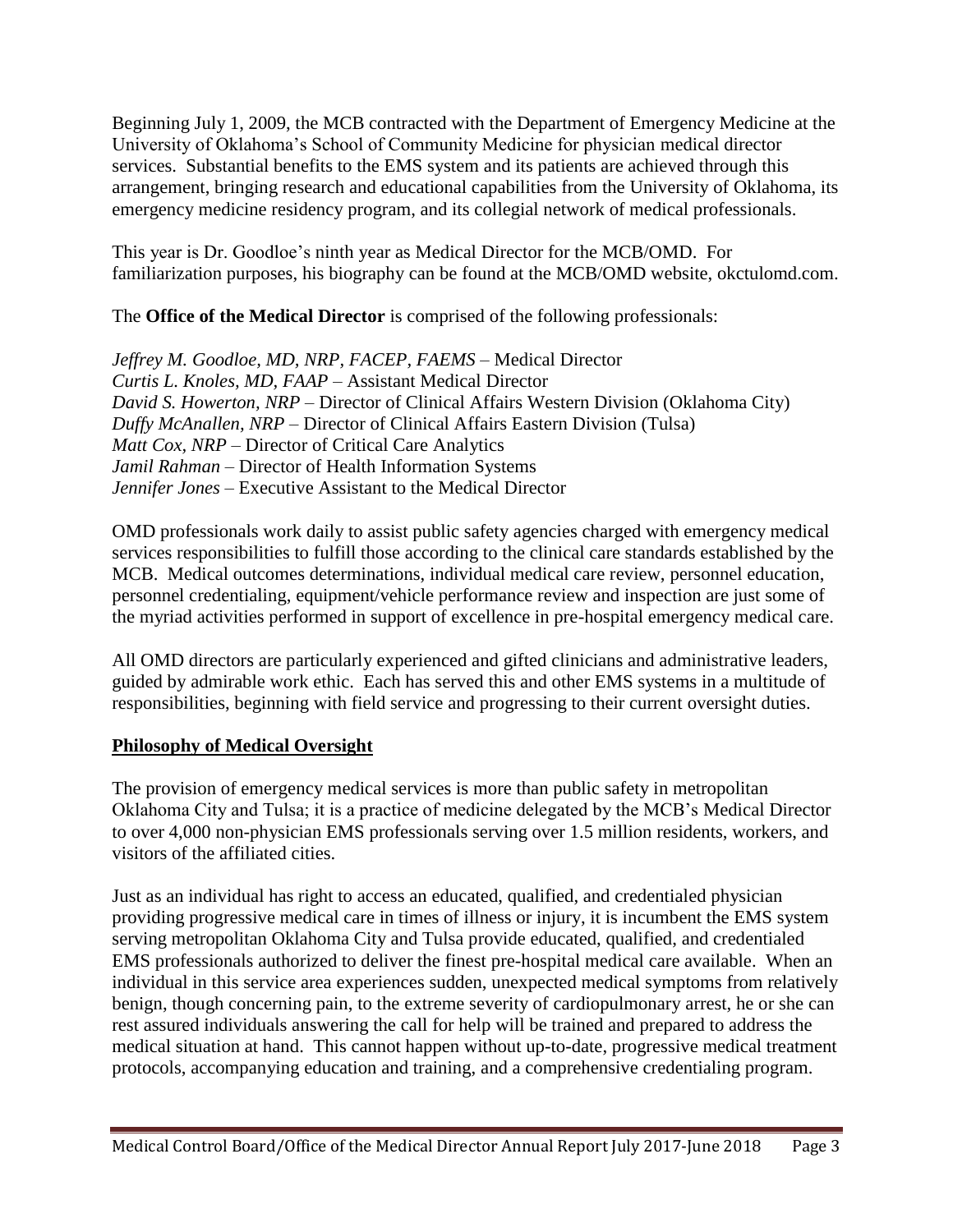Beginning July 1, 2009, the MCB/OMD committed to bringing its medical treatment protocols to new standards, unparalleled amongst large, urban EMS systems in the United States. Significant numbers of protocols were added, updated, and/or reformatted consistently at MCB meetings this year as summarized within this annual report, including refinements in target oxygen saturation levels to optimize clinical outcomes in vascular emergencies while avoid hyperoxia/oxygen free radical impact on cellular metabolism and viability, promoting earlier application of active compression/decompression CPR and double sequential external defibrillation for victims of sudden cardiac arrest, and limiting the cumulative dosing of epinephrine in ventricular fibrillation. All MCB treatment protocols continue to follow the now MCB-recognized innovative, evidenced-based format. In other words, additional clinical capabilities and care are being regularly added and provided for the patients needing those most. This commitment to excellence in pre-hospital emergency care reflects the drive and energy of the MCB, Medical Director(s), OMD professionals, leaders in affiliated fire departments and EMSA, and all field EMS professionals.

Throughout the operational year, these MCB treatment protocols continued to be referenced and indexed by benchmarking EMS systems within the United States and even abroad. The patients of this EMS system can continue to rest assured they are receiving the very best in pre-hospital emergency medical care.

#### **Key Advances in Medical Treatment Protocols**

*Non-Invasive Positive Pressure Ventilation* – adding pulse oxygen saturation goal parameters reflective of typically lower baseline oxygen saturations for chronic obstructive pulmonary disease patients to avoid hyperoxia/oxygen free radical formation.

*Resuscitation (CPR) & Resuscitation Team Roles* – specifying goals for deployment of ResQCPR™ and metronomes within 2 minutes of treatment initiation.

*Ventricular Fibrillation/Pulseless Ventricular Tachycardia – specifying deployment of double* sequential defibrillation (when available) as the second defibrillation for patients with estimated body weight 100kg or greater. Also, limiting cumulative dosing of epinephrine to 3mg to limit impact on irritable myocardial tissue.

*Acute Coronary Syndrome* – avoiding supplemental oxygen unless dyspnea or low pulse oxygen saturation levels to avoid hyperoxia/oxygen free radical formation.

*Stroke* – avoiding supplemental oxygen unless dyspnea or low pulse oxygen saturation levels to avoid hyperoxia/oxygen free radical formation.

*Sepsis* – added further increased emphasis on field assessment for sepsis and increased use of intravenous fluids for suspected sepsis.

*Water Submersion Events* – specified estimated timing of submersion and estimated water temperature to more accurately direct feasible resuscitative initiations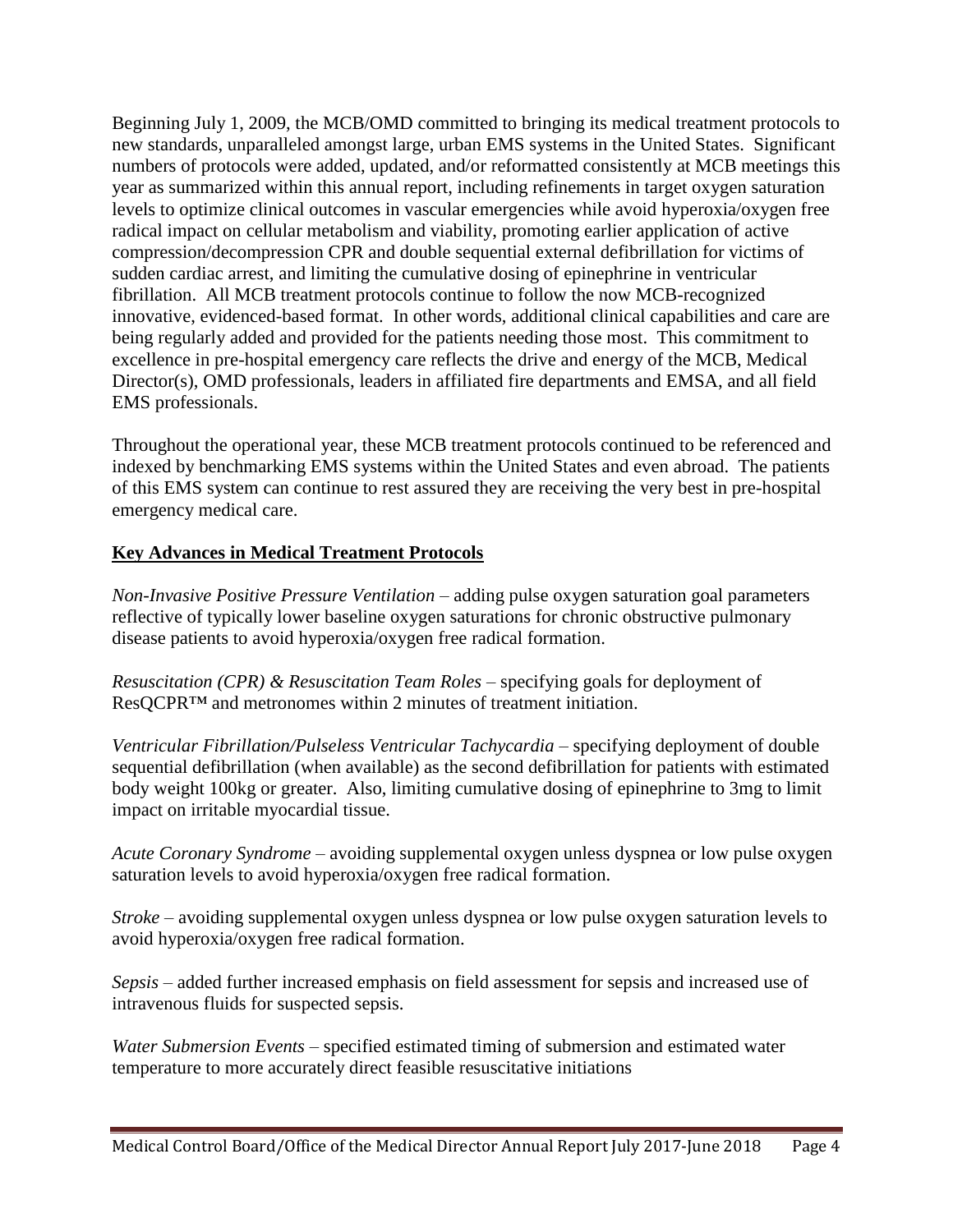*Formulary* – protocols updated throughout the year to ensure the formulary is consistent with all clinical treatment protocols.

*Categorization of Hospitals* – updating clinical care capability additions at multiple hospitals in the metropolitan Oklahoma City and metropolitan Tulsa areas.

*Tactical Protocol Set* – updating and reformatting the compendium of protocols for use by EMS personnel additionally credentialled to provide specialized medical support for law enforcement tactical team missions. Specific updates including additional capabilities for in-field wound care, managing sleep/wake cycles in extended deployments, and utilization of relevant over the counter medications.

### **Key Advances in MCB/OMD Administrative & Clinical Policies**

Historically, most administrative actions of the MCB/OMD prior to July 2009 have been "management by memo" in structure. Over time as the EMS system has grown in size and structure, these memos have proven difficult to track, confusing in intent, dated in instruction, and while unintentional, contradictory in direction. In efforts to be more transparent in operation, clearer in administrative and clinically-related expectations, and to better support field professionals, the Medical Director specified creation of a MCB/OMD Policy and Procedural Manual in the 2009 – 2010 operational and fiscal year to accompany the Medical Treatment Protocols. Like the treatment protocols, this continues to prove a multi-year project due to scope and nature of always advancing the practice of EMS medicine and its oversight. During this operational year, the comprehensive manual of MCB/OMD policies & procedures was updated and available on the MCB/OMD redesigned website.

*Purchasing* – creation of formal policy, guided by legal counsel, to meet and/or exceed all applicable expectations of a quasi-governmental medical oversight body in actions related to investigating, soliciting pricing/bidding, recommending, and/or purchasing products and services integral to conducting the administrative and clinical practices involved in the MCB/OMD support of the EMS System for Metropolitan Oklahoma City and Tulsa.

*Contracts* – creation of formal policy, guided by legal counsel, to meet and/or exceed all applicable expectations of a quasi-governmental medical oversight body in actions related to contracts for products and services integral to conducting the administrative and clinical practices involved in the MCB/OMD support of the EMS System for Metropolitan Oklahoma City and Tulsa.

*Vendor Eligibility* – creation of formal policy, guided by legal counsel, to meet and/or exceed all applicable expectations of a quasi-governmental medical oversight body in actions related to eligibility of vendors for products and services integral to conducting the administrative and clinical practices involved in the MCB/OMD support of the EMS System for Metropolitan Oklahoma City and Tulsa.

*Health Insurance Portability and Accountability* – creation of formal policy, guided by legal counsel, to meet and/or exceed all applicable expectations of a quasi-governmental medical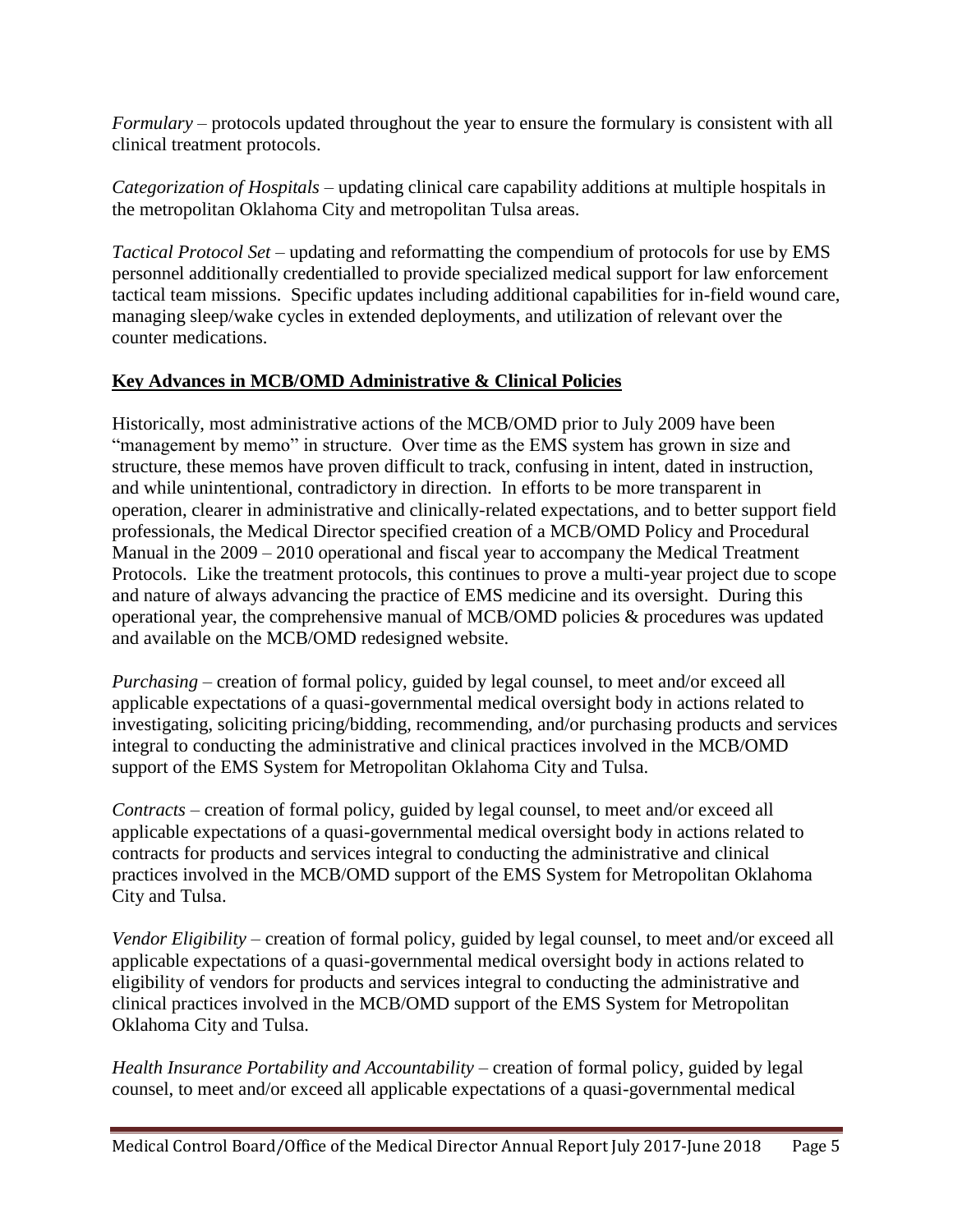oversight body in actions related to protected health information while conducting the administrative and clinical practices involved in the MCB/OMD support of the EMS System for Metropolitan Oklahoma City and Tulsa.

*Employee Evaluations* – creation of policy to specify formal written evaluations of all OMD personnel by the Medical Director(s) on an annual basis, with such evaluations forming a significant component of any merit/performance-based salary adjustment recommendations to the MCB within the following year's MCB/OMD Annual Budget.

#### **MCB/OMD Review of System Performance Parameters**

*Response Times* – EMSA calculates and supplies MCB/OMD with monthly performance reports regarding response times by American Medical Response, EMSA's contractor for clinical and clinically-related administrative services. All monthly reports supplied to MCB/OMD by EMSA were personally reviewed by the OMD Directors, the Medical Director(s), and the MCB. Reports most typically indicate aggregate compliance with contracted response time standards, with exceptions in which American Medical Response was fined by EMSA per contractual specifications. Fire departments, particularly the larger departments, such as Oklahoma City, Tulsa, and Edmond supply their response times for EMS-related calls on a monthly basis as well. These reports are personally reviewed by the OMD Directors and the Medical Director(s) on a monthly basis. All reports indicate reasonable response time performances.

Response time allowance changes approved by the EMSA Board of Trustees that went into clinically operational effect on November 1, 2013 continued throughout this operational year. This specifically allowed for the historical 8:59 Priority 1 standard to be extended to 10:59 within the beneficiary cities. Priority 2 responses were also extended, specifically from 12:59 to 24:59, with notable cessation of red lights and sirens (RLS) use. Significant safety benefits of these changes were anticipated and observed during their fifth operational year, yet no clinical detriments in patients relatable to these response time allowance changes were noted by the Medical Director(s) and OMD personnel.

*Hospital-Initiated EMS Diversion Requests* – American Medical Response calculates and supplies MCB/OMD monthly reports on the number of hospital-initiated EMS diversions their personnel encountered in ambulance transports. All monthly reports supplied to MCB/OMD by American Medical Response were personally reviewed by the OMD Directors, the Medical Director(s), and the MCB. The majority of reports indicate reasonably desirable control of diversion numbers by hospitals in the service area. In May of 2008, the MCB took action to reduce then-elevating numbers of hospital-initiated EMS diversion requests by instituting a protocol that allows paramedics to override such requests if the patient was clinically stable and had a pre-existing relationship with that hospital, its network, and/or a physician on its active or referring medical staff. The effects of that protocol continue to show positive impact as the EMS system promotes patients receiving continuity of care for better clinical outcomes and fiscal stewardship.

A continuing area of concern related to hospital emergency department patient saturation is EMS "bed delay" times. This time period begins when EMSA EMTs and paramedics arrive in an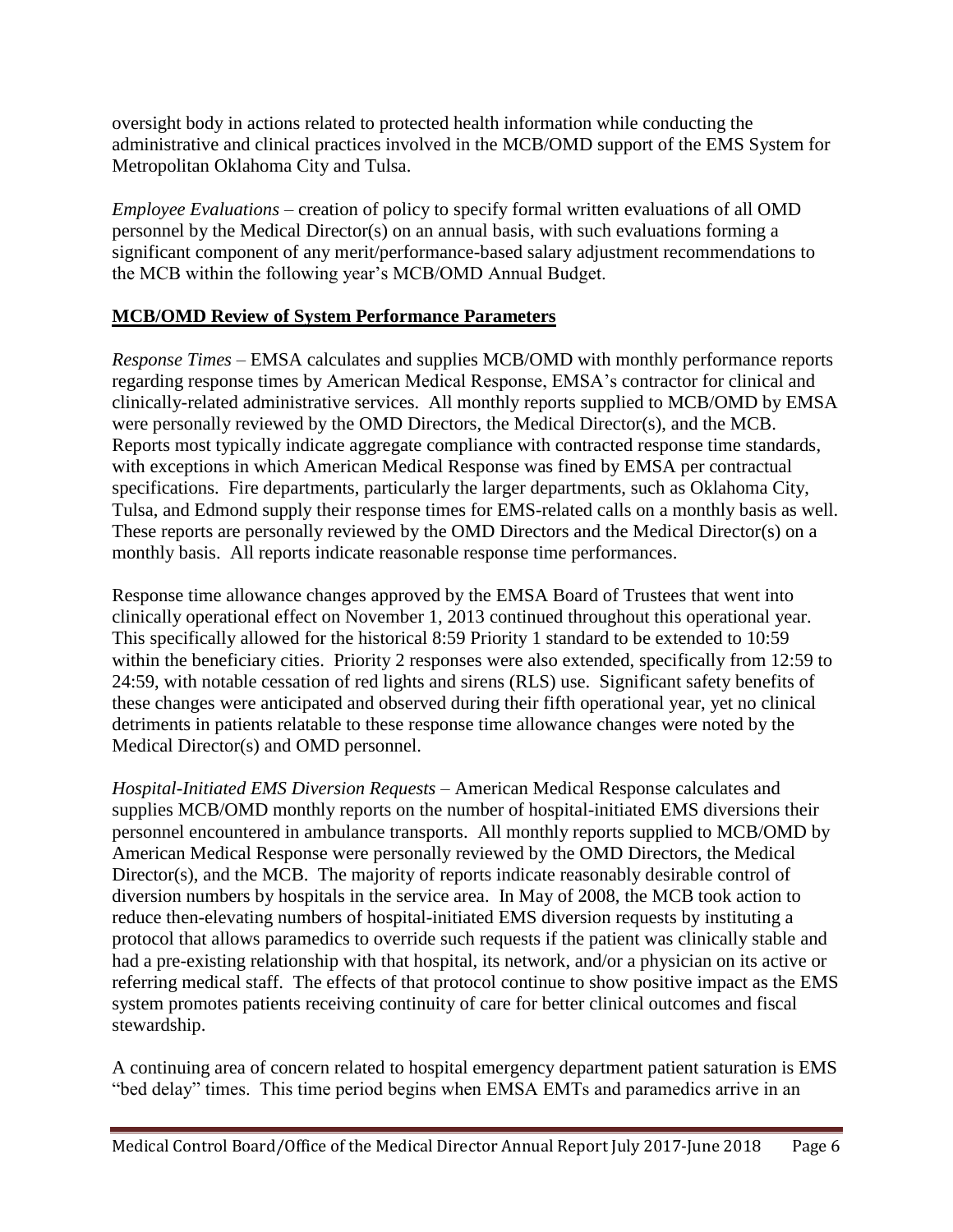emergency department with the patient packaged on the stretcher and encounter no available beds in which to transfer the patient for ED care and extends to the time in which a transfer into a bed or chair occurs. The Medical Director advised the MCB of continuing concerns, stemming from prior analysis prepared by EMSA, supporting anecdotal experiences detailed in daily EMSA Field Operations Supervisor Reports that ambulances were being held, at times, over 1 hour at hospitals. The problem continues to be more prevalent in Tulsa than Oklahoma City, likely due to fewer hospitals serving its metropolitan area, though some improvements were noted for a second continuous year throughout this operational year.

*Trauma Priority & Destination Reports* –American Medical Response calculates and supplies MCB/OMD monthly reports detailing the numbers and percentages of trauma patients by priorities (One, Two, or Three) and destinations. All monthly reports supplied to the MCB/OMD by American Medical Response were personally reviewed by the OMD Directors, the Medical Director(s), and the MCB. All reports indicate continuance of the following: 1) Priority One Trauma patients comprise <15% of traumas on a monthly basis, with most months seeing <10%. 2) Documentation supporting patients identified as Priority One Trauma is typically at or above 90%. 3) Destination for Priority One Trauma patients is appropriately selected at or above 98% of the time. Deviations from appropriate destination selection are reviewed with individual paramedics making those deviations.

*Clinical Continuous Quality Improvement Agency Reports* –American Medical Response and fire department EMS liaisons calculate and supply MCB/OMD monthly reports detailing the activities related to EMS in the respective agency. All agencies with EMT-Intermediates, Advanced EMTs and/or Paramedics regularly adhere to the requirements to supply these reports. Content is comprised of call types and volumes, airway management performance, cardiac arrest management performance, intravenous access performance, pharmaceutical utilization, and educational initiatives. All monthly reports supplied to the MCB/OMD by these agencies with advanced life support capabilities were personally reviewed by the OMD Directors and the Medical Director(s). These reports consistently reflect that agency personnel are meeting or exceeding the clinical expectations of MCB/OMD. Summary statements of these reports are either reported to the MCB by Dr. Goodloe and/or the full agency reports are available for review to any MCB physician at their request. Smaller, basic life support fire departments are varied in their reporting consistencies. OMD Directors and the Medical Director(s) continue to work with these departments to facilitate timely and consistent reporting of their activities.

*Cardiac Arrest Outcomes* – The EMS System for Metropolitan Oklahoma City and Tulsa continues to achieve enviable outcomes in cardiac arrest. Whereas the national average for survival from out-of-hospital cardiac arrest (witnessed arrest, bystander CPR, and shockable cardiac dysrhythmia upon EMS arrival) has improved to nearly 13.6%, outcomes in Oklahoma City and Tulsa are well above this national aggregate performance.

*Response Vehicle Inspections* – OMD Directors continue to inspect new emergency medical response vehicles, such as fire engines and ambulances, to ensure correct medical equipment provisioning and condition. Few deficiencies are typically discovered and immediately corrected when found.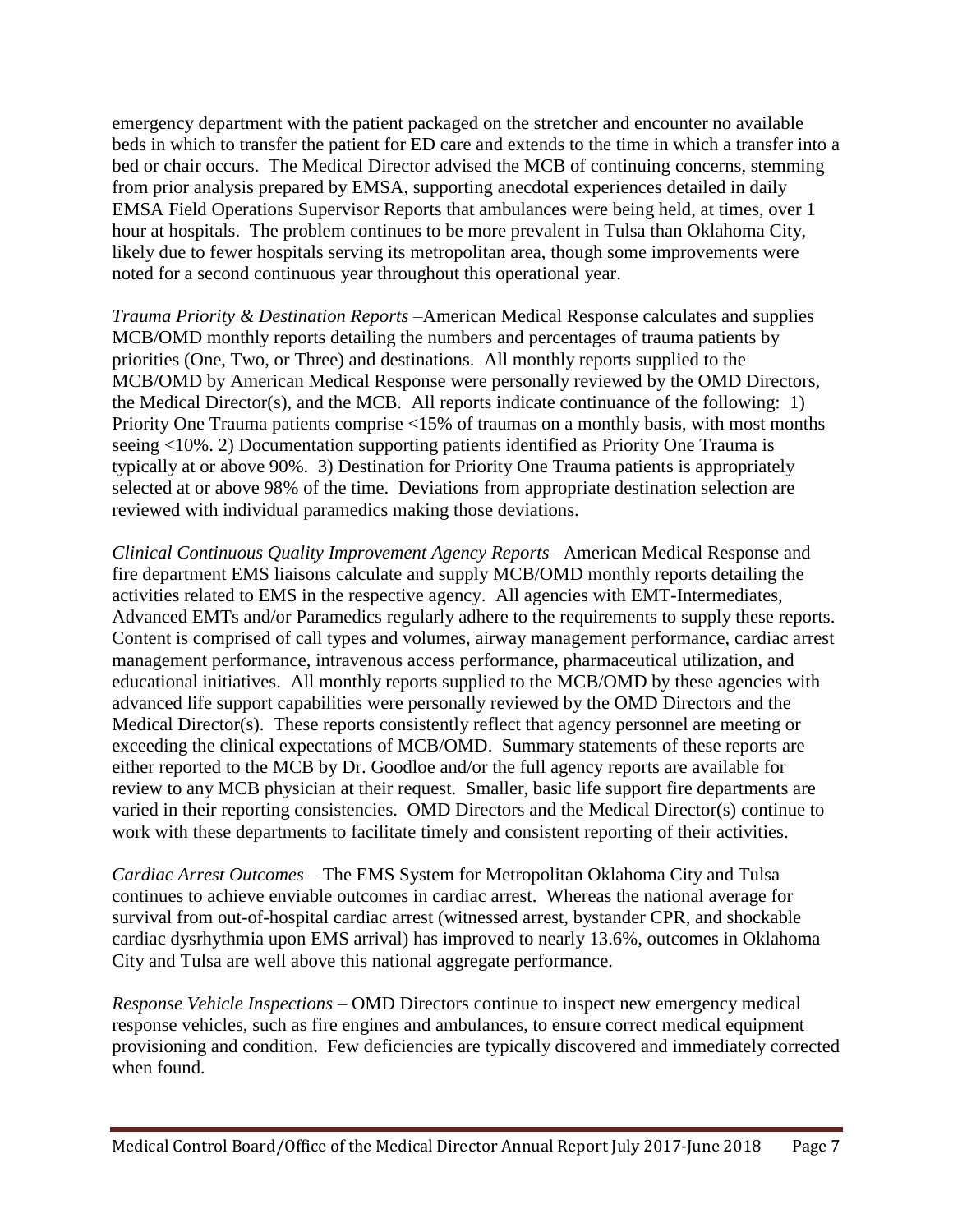#### **MCB/OMD Project Initiatives**

*Cardiac Arrest Outcomes Optimization Program (aka "50/50" Program) –* Building upon the EMS system's pattern of admirable success in aggressively resuscitating cardiac arrest victims, the MCB continued promulgated sophisticated resuscitation team dynamic protocol standards. These standards detail optimal team role performances to maximize chest compression fraction time, reduce delays in timely defibrillation, and achieve coordinated efforts in lifesaving.

Cardiac arrest resuscitation team dynamics continue to be reinforced during continuing education for all current EMS professionals in the system and are reviewed in focused detail during the orientation for all EMS professionals joining this system. Coordinated skill precision is further reinforced through individual feedback supplied to all EMS professionals involved in a specific resuscitation. Utilizing the CodeSTAT software platform, resuscitation care elements (chest compressions, ventilations, defibrillations) are analyzed by the OMD Director of Critical Care Analytics, annotated for clinical event accuracy, and then reported to the Medical Director(s), OMD Director of Clinical Affairs, and relevant agency CQI personnel to then be forwarded to the frontline clinical personnel actually performing the care analyzed. This feedback is essential in reinforcing excellent care provision and helping individuals make desirable modifications for future resuscitations. Attempted resuscitations are formally annotated and reviews are returned to CQI personnel typically within 72-96 hours to forward to front-line credentialed personnel.

The EMS system has shown abilities to produce approximately 30-40+% neurologically intact survival among victims experiencing a citizen witnessed, citizen CPR initiated, and EMS discovered shockable cardiac rhythm upon their arrival. While very good in its impact upon cardiac arrest survival, the MCB/OMD has stated a system goal of achieving 50%+ survival in the same patient types in both metropolitan Oklahoma City and Tulsa, thus the program's "50/50" description and our endless enthusiasm to achieve this goal in a multi-year progression program.

*Coordinated Continuing Education* – Prior to July 2009, OMD did not have consistent interaction and oversight of continuing education in the EMS system. The results, without a hub of coordination, have proven that agencies are pursuing disparate educational initiatives, resulting in educational message inconsistencies. While challenging to correct in short order, OMD began meeting with educational leaders in affiliated agencies willing to attend new educational forum meetings on a monthly basis. All affiliated agencies have been encouraged to send their EMS educational leaders to this forum. Work has progressed and educational materials are more consistently being created and shared for multi-agency use. The results will promote consistency in educational messaging and consistency in timing of education material distribution throughout the EMS system, thereby promoting better integration of treatment plans between fire-based and EMSA-based EMS professionals. Multiple OMD-produced educational videos were distributed to affiliated agencies this year and are accessible on the okctulomd.com website.

*EMS Professional Credentialing Testing* – OMD Directors, with oversight by the Medical Director, continued the practice of verification of clinical skills performance and knowledge base testing of all professionals on a biannual basis. Continued updating of all personnel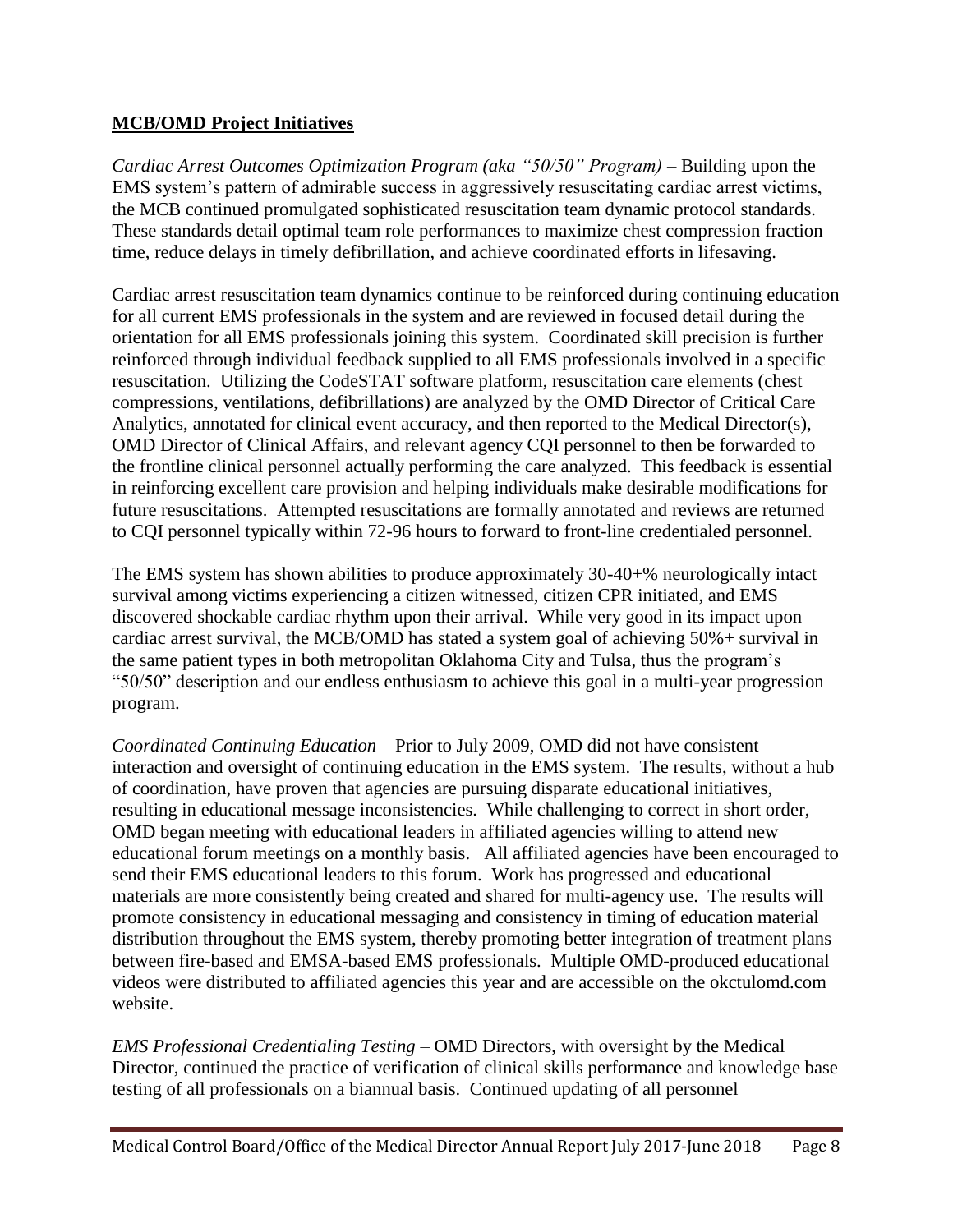credentialing written examinations was performed with direct involvement of the Medical Director(s). A computer-based testing platform, operational in the prior year, allowing for more efficient testing access and completion for EMS professionals and OMD professionals alike, was further updated for ease of user access and refining the testing experience.

*EMS System Promotion* – Metropolitan Oklahoma City and Tulsa is blessed with the multitude of dedicated EMS professionals in its EMS system. Dr. Goodloe and Dr. Knoles, with endorsement by the MCB, have continued a purposeful plan to better recognize the achievements of these EMS professionals. Academic writing, system-based research with outcomes presentations at scientific assemblies and acceptance of EMS conference speaking invitations are routinely conducted to promote this fine EMS system. The cumulative results advance the interests of patients, EMS professionals, and the cities within the service area. Specific actions in this realm included:

Department of Homeland Security Office of Health Affairs & National Highway Traffic Administration Office of EMS (Goodloe) Protecting First Responders on Frontlines of the Fentanyl Epidemic Workgroup

National Association of State EMS Officials National Conference (Knoles)

Stop the Bleed National Educational Campaign

National Association of EMS Physicians 2018 Annual Meeting (Goodloe, Howerton) Advanced Topics in Medical Direction Pre-Conference (Goodloe) Utility of "Stop the Bleed" National Educational Campaign Main Conference (Goodloe, Howerton) Credentialing Pearls: Tales of Bumps, Bruises, & Success

EMS State of the Science XX/"A Gathering of Eagles" (Goodloe) Nixing the Nickel & Dime (5 to10) Paradigm: Reality Check on Scene & Transport Time Intervals in Large, Urban EMS Systems MONA Goes LISA: Changing the Fine Art of STEMI Management Frequency of Clinical Treatment Protocol Changes in Large, Urban EMS Systems

EMS Today 2018/The JEMS Conference (Goodloe, Knoles) Update from the Eagles Panel (Goodloe) Intrathoracic Pressure Regulation Panel Moderator (Goodloe) Active Compression/Decompresson CPR Advances in Cardiac Arrest Resuscitation Panel – Role of Analytics (Goodloe) Pediatric Sepsis Panel – Recognition & Treatment (Knoles)

EMS Medical Director's Course 2018 – Tulsa and Stroud locations (Goodloe) Effective Medical Oversight in the Practice of EMS Medicine Medico-Legal Liability Concerns in the Practice of EMS Medicine Medical Director-Driven CQI Programs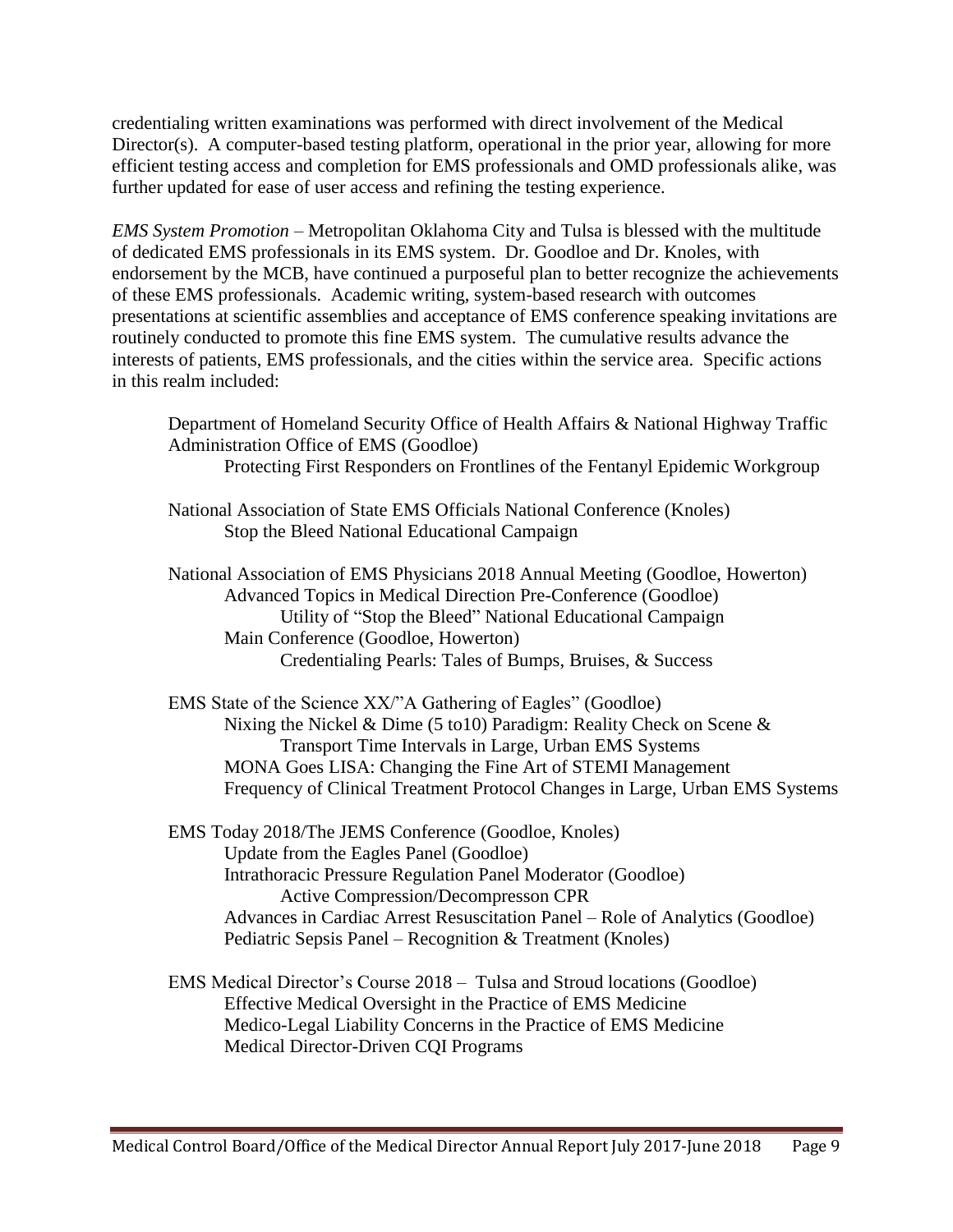*Response Configurations* – When a caller dials 911 with a medical complaint in metropolitan Oklahoma City or Tulsa, that complaint is able to be coded into one of approximately 1,200 condition acuity determinants established within the Medical Priority Dispatch System (MPDS), a proprietary medical dispatch software system. MPDS is the most widely utilized such system in developed countries around the world and is supported by evidenced-based medicine. MPDS has been adopted by the MCB in specifying clinically appropriate utilization of fire response resources, while attempting to keep as many resources available in service for highest acuity medical responses and non-medical roles (fire suppression, hazardous materials, specialized rescue, and training). The design is to promote the usually closest fire apparatus is available for response to the scene of particularly serious, time-sensitive medical emergencies, such as cardiac arrest, unconsciousness, or gunshot wounds to the chest or abdomen. The criteria utilized to determine whether fire response was selected has previously been agreed to by the affiliated fire departments. During this operational year, in scheduled and ongoing analysis, the Medical Director and OMD personnel conducted further review of each MPDS code for EMS system response configuration and priority for ambulance response.

*Community Response Team (Tulsa) –* OMD, represented by Duffy McAnallen, led and continued support of a consortium of public agencies in Tulsa to collaboratively form a multi-agency, multi-disciplinary resource team to address individuals accessing the EMS system at notably high frequencies for non-acuity/non-medical needs. Tulsa Fire Department's EMS Office, Community Outreach Psychiatric Emergency Services (COPES), and Tulsa Police Department are integral parts of this program are now in active presence in Tulsa. Indications continue to reflect positive impact for the individuals served in this program and anecdotal reduction in accessing police/fire/EMS services for predominantly chronic mental health related conditions.

*Research Leadership and Support* – The Medical Director(s) and the OMD Directors led and participated in multiple scientific studies throughout the year conducted by the EMS Section of the Department of Emergency Medicine at the University of Oklahoma School of Community Medicine and the Department of Pediatrics at the University of Oklahoma College of Medicine.

*Airway Management Task Force* – The Medical Director(s) and the entirety of OMD professionals convened and continue to support an ongoing task force to review relevant peerreviewed, published scientific literature regarding optimal EMS airway management and translate those findings into equipment selection, education, training, and clinical logistics for airway management throughout the EMS System for Metropolitan Oklahoma City and Tulsa with the specific goal of optimizing abilities to achieve favorable oxygenation and ventilation of all patients served.

*EMSA Patient Care Documentation Availability to Emergency Department/Hospital-Based Medical Practitioners* – MCB physicians, the Medical Director(s), and OMD professionals worked collaboratively throughout the operational year with EMSA's Jim Winham and Frank Gresh to increase the accountability of American Medical Response to provide timely patient care documentation in accordance with existing MCB policy. EMSA provided a new faxing component of reports and is working to implement full compatibility to transmit within hospital specific electronic medical record platforms (eg. EPIC).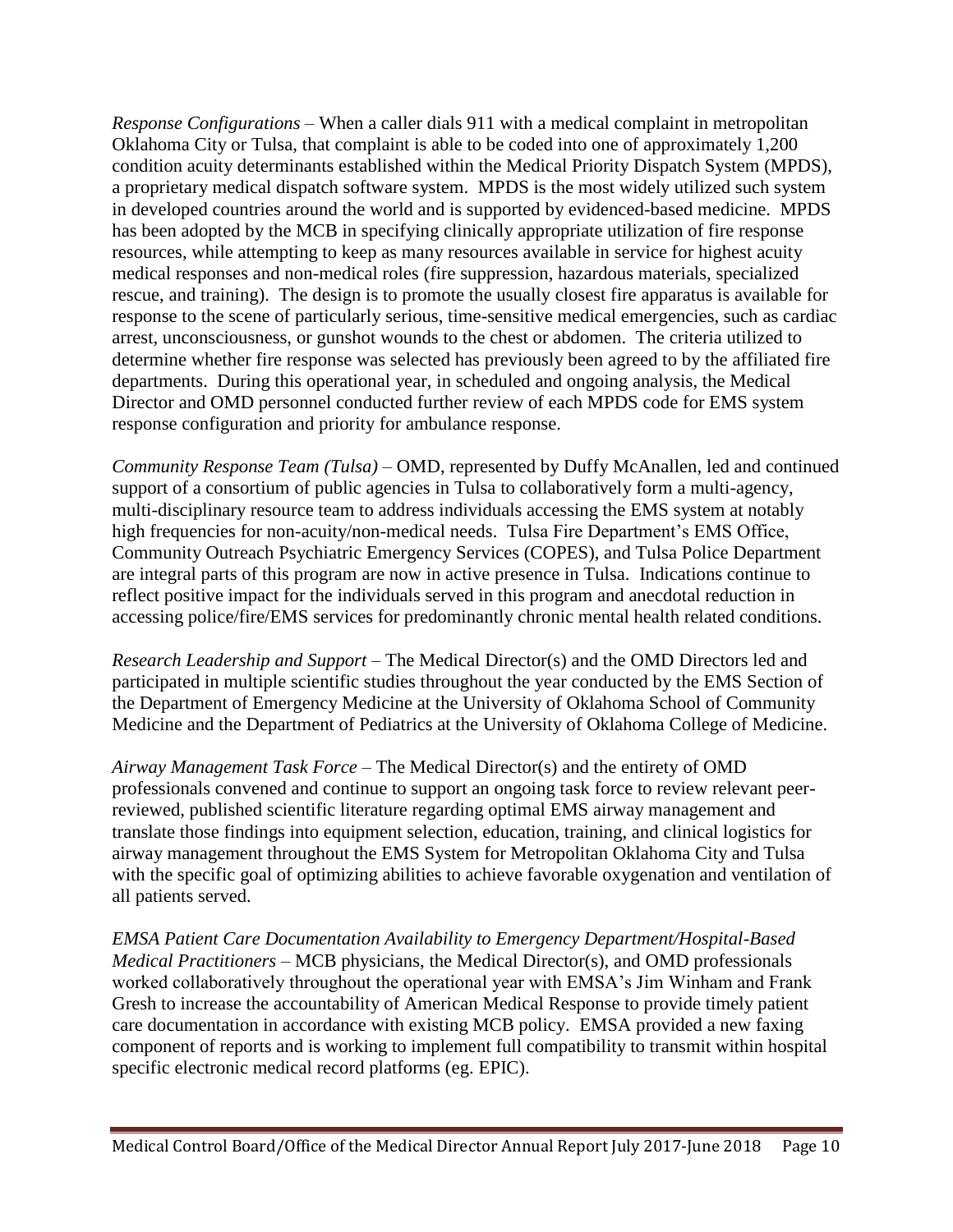*Regional Medical Oversight Team "Best Practices" and Efficiency Identification* – The Medical Director(s) and all OMD professionals hosted the inaugural Mid-America Symposium for EMS Medical Oversight in Tulsa, with participation by the EMS medical oversight teams from Wichita/Sedgwick County, Kansas (led by John M. Gallagher, MD, FACEP, FAEMS) and Johnson County, Kansas (led by Ryan Jacobson, MD, FACEP, FAEMS). This was the first of its kind, team-oriented, medical oversight for EMS convocation and yielded outstanding efficiencies in protocol development, continuing education creation, and simulation testing practices. A second event is planned for the coming operational year and the inaugural event was feted by key leaders from the Journal of EMS.

### **Directions for Operational & Fiscal Year 2018-2019**

The upcoming year will be filled with continuation of the multitude of projects identified in this report as well as additional advancements and revisions to clinical standards of care. Cardiac arrest resuscitative care will continue to be a hallmark of intervention efforts over the coming year, with anticipation of continuing formal research into the early impacts of adding active compression-decompression CPR.

Further technical abilities via the MCB/OMD website, okctulomd.com, and a smartphone/tablet application is being completed for ease and utility of use by EMS professionals within the local system as well as those EMS systems around the world that utilize the EMS System for Metropolitan Oklahoma City and Tulsa as a reliably evidence-based practice of EMS medicine. Increasing numbers of personnel within the system are achieving their credentials via the online portal didactic testing system and this is progressively becoming the method of didactic credentialing testing by OMD.

Additional strategic planning, including regional EMS system medical oversight collaborations and benchmarking, will occur within the coming operational year to continue to build upon service to organizations comprising the EMS System for Metropolitan Oklahoma City and Tulsa, EMS professionals within those organizations, and the patients we collectively are honored and humbled to serve.

In sum, this past operational and fiscal year has seen tremendous energies and enthusiasms evident from MCB/OMD. Similar commitments and enthusiasms have been mirrored by many of the EMS leaders and liaisons in affiliated agencies. Continued effective working relationships between affiliated agencies and MCB/OMD have resulted in the two achievements that matter most:

1 – High quality EMS clinical care for the spectrum of acute illness and injury patients.

2 – Determined, agency-neutral support for the EMS professionals providing high quality EMS clinical care.

During the 2010-2011 operational year, the Medical Director adopted the following philosophy of his Seattle counterpart: